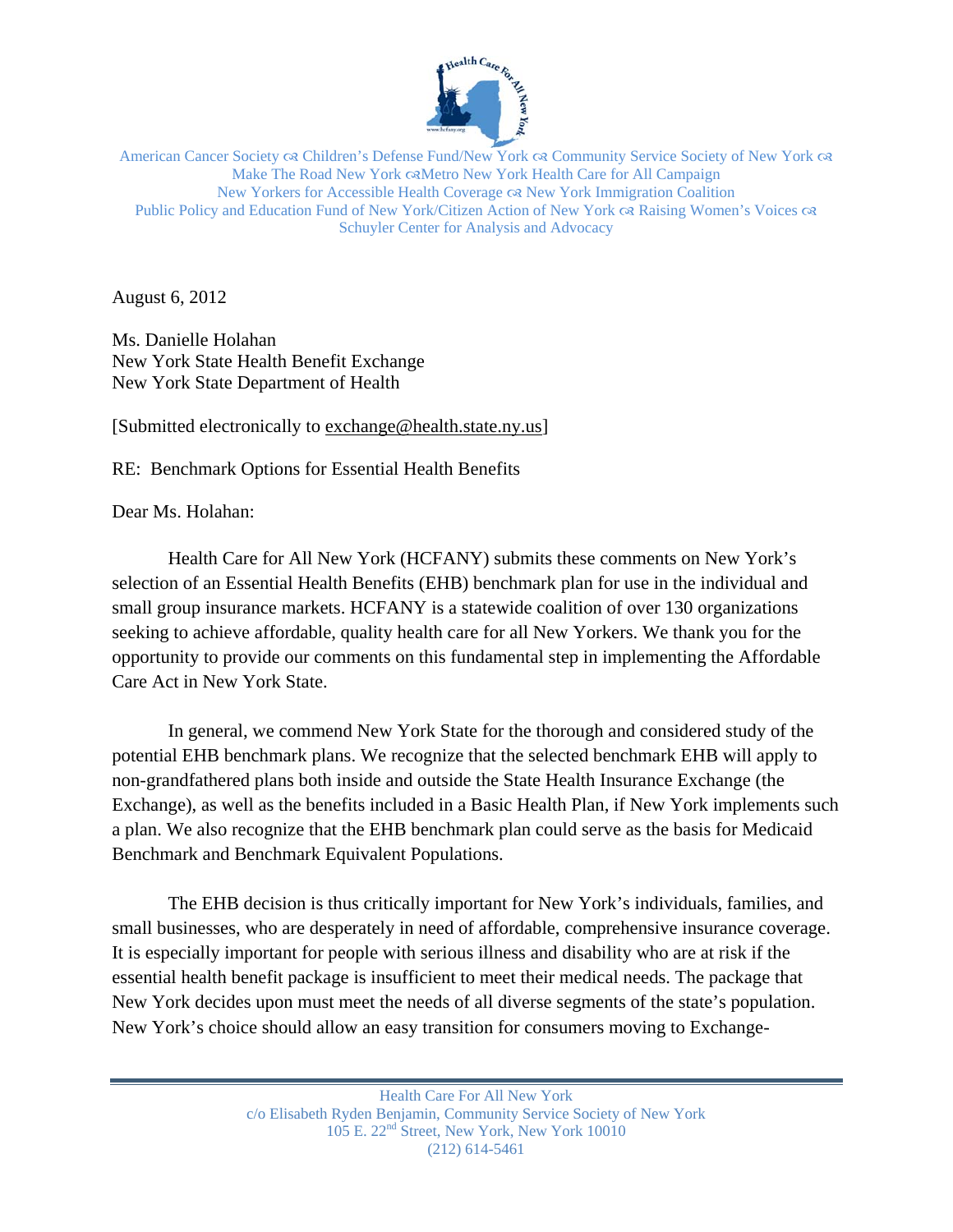

subsidized coverage upon losing eligibility for public programs, and it should reflect New York's insurance philosophy and strong consumer protections already in place.

To ensure that consumer voices are heard in the state implementation of health reform, HCFANY has been conducting listening sessions across the state with diverse constituencies. At these listening sessions, we have collected health care stories and have asked consumers about their values and priorities regarding the types of health care plans to be sold in New York. We have also asked consumers to comment on the potential changes that will occur in our insurance markets. These comments support the need for health care plans to provide comprehensive coverage in the ten EHB categories, and are included below.

With these principles in mind, we strongly urge adoption of the New York State Employee Plans' Empire Plan as the best benchmark option for EHB in New York.

## The Empire Plan provides the comprehensive coverage New Yorkers need

Come 2014, the EHB benchmark plan will cover a much more diverse population than many small group plans currently cover. In addition to employees of small businesses, the benchmark EHB plan will determine the coverage for individuals purchasing coverage on their own; these individual purchasers are more likely to have complex health needs. This benchmark benefits must be adequate to cover consumers of all ages, from infants to workers close to retirement, and people with a range of health needs.

We agree with the conclusion of the United Hospital Fund's report analyzing the benchmark options:

The Empire Plan would bring more certainty as a benchmark in terms of identifiable benefits, would avoid state defrayal costs, and also would have value as a bridge during a transition period when New York will be implementing the Exchange and federal reforms, reevaluating state public programs for individuals, subsidies for commercial products like the standardized direct pay plans and Healthy New York, and making decisions on whether to enact a Basic Health Program. Its broader benefit package might also ease transitions for those New Yorkers who will turn to Exchange-subsidized coverage upon losing eligibility for New York public programs.<sup>1</sup>

The Empire Plan currently covers over one million active employees and retirees (a population roughly two-thirds the size of the entire small group market).<sup>2</sup> For the following reasons, the Empire Plan is the most comprehensive of the 10 benchmark options reviewed by Milliman: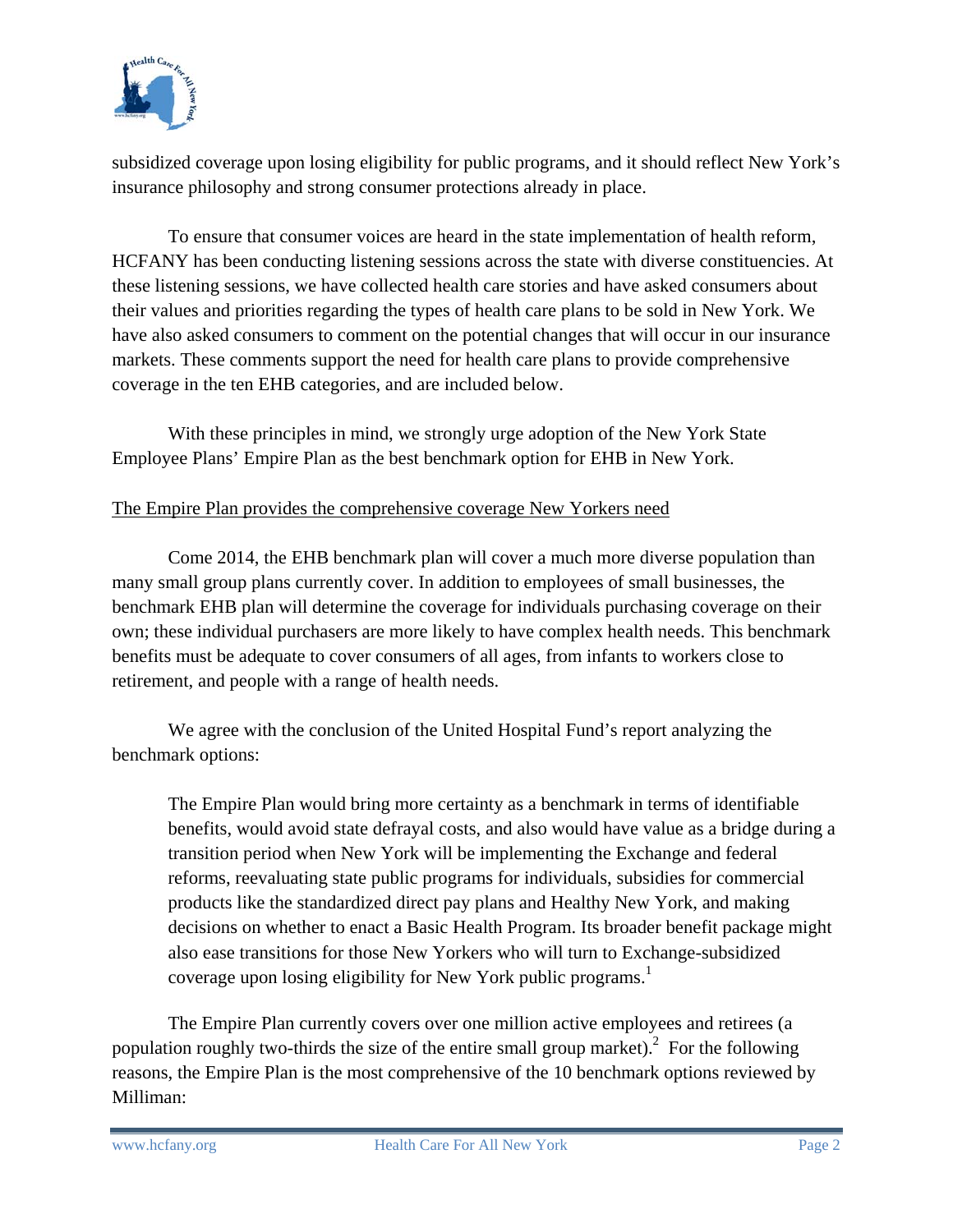

- The Empire Plan is the only benchmark option that meets or exceeds almost all of New York's individual and small group benefit mandates.<sup>3</sup>
- $\bullet$  It includes dental coverage for adults as well as children.<sup>4</sup>
	- o When S.F., a resident of Brooklyn who works with people with HIV, was asked which plan she would choose as a benchmark plan, she responded, "I would pick the State plans. Dental is huge … People with HIV do have a lot of dental issues."
	- o Additionally, at listening sessions conducted at the True Colors residence in Manhattan, which houses formerly homeless LGBT youth, and at the Westchester-Putnam Access Coalition in Westchester County, attendees spoke strongly about the need for adult dental coverage.
- The Empire Plan has more generous service limits on a long list of services that are restricted by other benchmark options, such as: (mental health, orthotics, chemical dependence, skilled nursing facilities, home health care, physical therapy, rehabilitation therapy, occupational therapy, and speech therapy).<sup>5</sup>
	- o The above services are extremely important to consumers, and were specifically identified as services needed to be covered by health care plans in New York.
		- − "I have Blue Cross Blue Shield HMO. It costs \$400 a month for poor coverage. It does not include mental health, hospice, physical therapy, [orthotics]... I can only receive physical therapy and occupational therapy after surgery; it does not cover overuse injuries!" *L.B.*, *Manhattan, NY*
		- − "I have an orthotic insert in my shoe. I needed a new one and [my insurance company] refused. They gave me one ten years ago, and they won't give me another one." *B.N., East Flatbush, Brooklyn, NY*
		- − "My mother has cancer, and in order for her to get physical therapy, she has to be discharged from the hospital and it is limited to 4 weeks. She uses a walker; her bones are collapsing. She can't stand. She also needs a home care attendant. Now I have to go and assist her, which I of course want to do, but I believe she needs a physical therapist and home care attendant too." *TC, Manhattan, NY*
- It covers both medically necessary and elective abortions, infertility services, and contraception.<sup>6</sup>
	- o Many consumers identified the need for comprehensive reproductive care to be included in the benchmark plan. Specific mention was made of infertility services. B.S., a Manhattan resident, noted that her insurance did not cover infertility treatment at all. And while she was able to save up some of her \$25,000 salary and borrow additional funds, she could only afford to purchase her fertility medications on the unregulated underground market.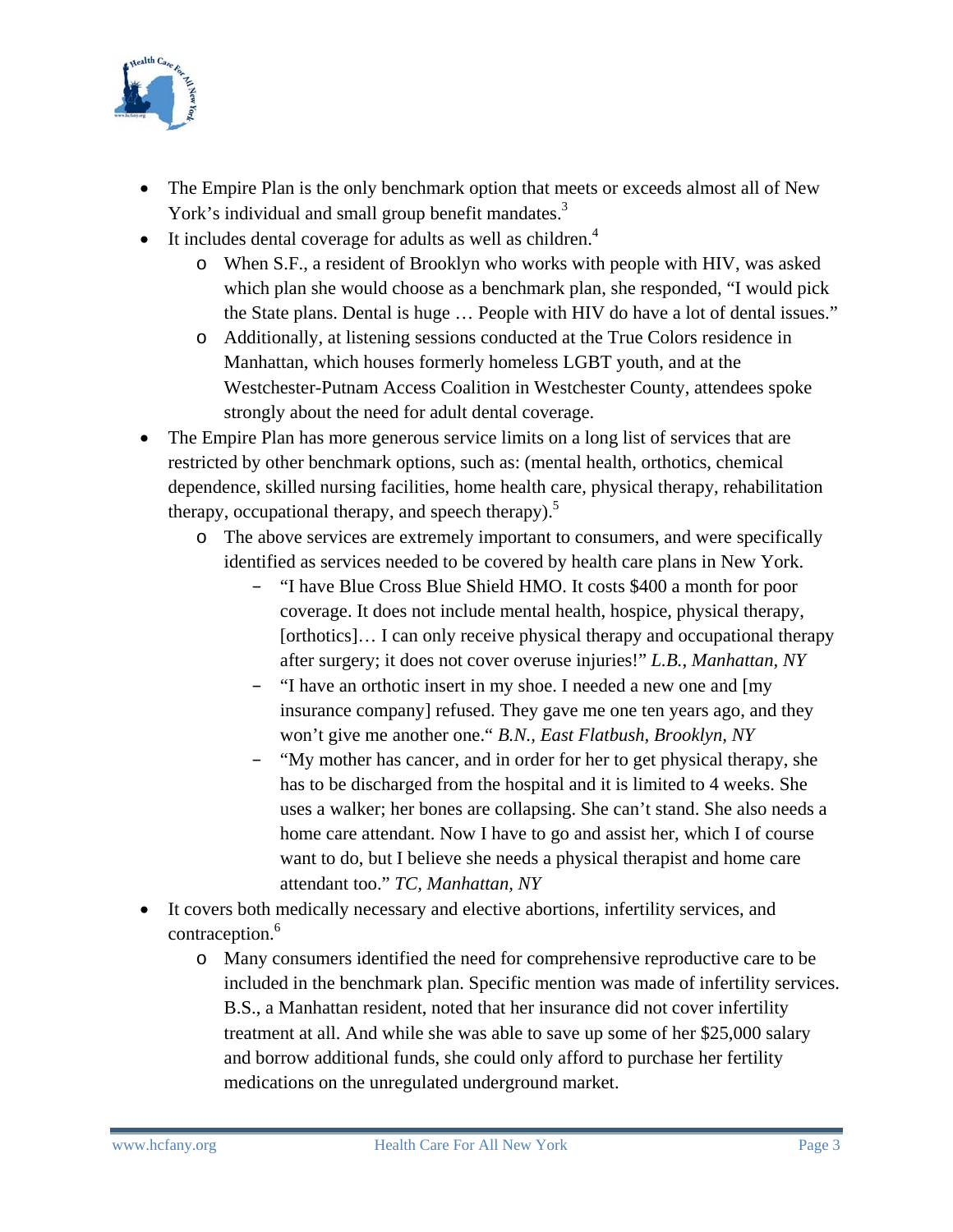

 The Empire Plan does not contain any explicit exclusion of transgender-specific services.<sup>7</sup>

The Empire Plan offers stability and a high level of certainty in addition to its comprehensiveness, due to its large size and clearly identifiable benefits.<sup>8</sup> These comprehensive benefits will better serve New York's diverse consumers than the more limited Oxford small group plans, designed for a more narrowly defined consumer base than will be served by plans using the EHB in 2014.

The Empire Plan offers other important benefits that are important to the needs of New York consumers and small business. For example, the Empire Plan offers out-of-network benefits, and covers domestic partners and same sex spouses.

## The Empire Plan's marginal cost increase should not be a barrier

 New York should not reject the Empire plan as the EHB benchmark merely because of the slightly higher predicted effect on premium cost. According to Milliman, utilizing the Empire Plan as the benchmark for EHB would result in marginally larger increases in medical costs for insurance when compared to the largest commercial small group products (a difference of 3.2 percent from the lowest priced Oxford small group plan and 1.2 percent over the Federal Employee Health Benefit Plan).<sup>9</sup>

 While affordability of coverage is extremely important to HCFANY's members, we believe the marginally higher price of the Empire Plan will be significantly offset by the significant changes in the marketplace achieved by the full implementation of the Affordable Care Act. As the State's consultants have noted, New York's individual consumers should expect to see savings of up to 70 percent in the individual market and between 5-22 percent in the small group market.<sup>10</sup> These savings result from other Exchange implementation factors that will increase the pool of covered lives, including: merging the small group and individual markets; individual mandate penalties on uninsured consumers who can afford coverage; small business tax credits; and premium tax credits and cost-sharing subsidies for individuals purchasing coverage on the Exchange.

 Additionally, the "Impact on Gross Medical Costs for Small Group Insurance" figures do not take into account the cost to the State of covering state mandates. If New York selects an EHB benchmark that does not cover State mandates, New York will have to pay the cost of these mandated benefits or revoke these critical consumer protections. The Empire plan does more than the other options to relieve the State of this financial burden.<sup>11</sup>